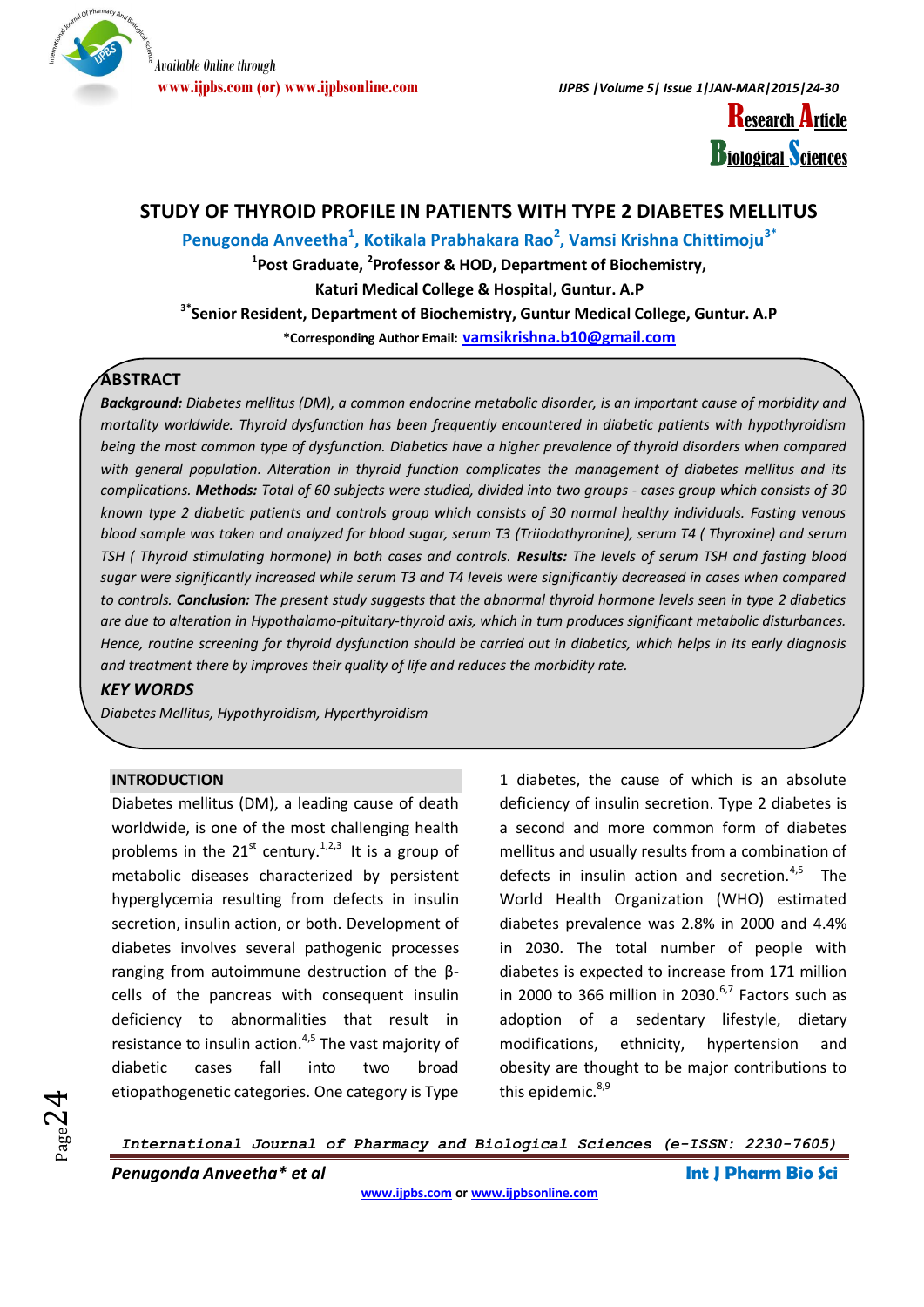

Thyroid diseases and diabetes mellitus are the two most common endocrinopathies encountered in clinical practice. Diabetes and thyroid disorders have been shown to mutually influence each other and an association between these two conditions has been reported in literature. $10,11$  The report showing the association between diabetes and thyroid dysfunction were first published in  $1979$ .<sup>12</sup> Since then a number of studies have estimated the prevalence of thyroid dysfunction among diabetic patients which ranges from 2.2 to 17  $%$   $^{13,14}$  However, a much higher prevalence of thyroid dysfunction in diabetes has been estimated by fewer studies i.e. 31 % and 46.5% respectively.<sup>15,16</sup> Diabetic patients have a higher prevalence of thyroid disorders compared to the general population.  $17$ 

Upon stimulation by thyroid stimulating hormone (TSH), the thyroid gland responds by producing and releasing the 2 thyroid hormones: Triiodothyronine (T3) and Thyroxine  $(T4).^{18}$  Two primary pathological conditions involving the thyroid gland are hyperthyroidism and hypothyroidism.19, <sup>20</sup> Hypothyroidism occurs when thyroid gland is not producing enough of thyroid hormones and is by far the most common thyroid disorder in the adult population. Hyperthyroidism is a condition in which thyroid gland is overactive and produces excessive amounts of thyroid hormones.<sup>4</sup>

As insulin and thyroid hormones are intimately involved in cellular metabolism, excess or deficit of either of them result in the functional derangement of the other. The physiological and biochemical interrelationship between insulin and the influence of both insulin and iodothyronines on the metabolism of carbohydrates, proteins and lipids have been recorded. Such records indicate that iodothyronines are insulin antagonists with high levels being diabetogenic while absence of the hormone inhibits the diabetes development. $^{21}$ 

#### **www.ijpbs.com (or) www.ijpbsonline.com** *IJPBS |Volume 5| Issue 1 |JAN-MAR|2015|24-30*

The presence of thyroid dysfunction may adversely affect diabetes control. Hyperthyroidism increases the rate of gastrointestinal glucose absorption and increases insulin resistance and insulin degradation and is typically associated with worsening glycemic control in diabetic subjects  $2^2$  while hypothyroidism increases susceptibility to hypoglycemia thus complicating diabetes management. Thyroid hormone abnormalities are frequently associated with diabetes and unidentified thyroid dysfunction could negatively impact diabetes and its complications. $11$  Present study was done to evaluate the thyroid profile in type 2 diabetic patients.

### **MATERIALS AND METHODS**

Study was done for a period of one year from January 2014 to December 2014 in Katuri Medical College & Hospital. Study includes a total of 60 subjects divided into 2 groups – 30 cases and 30 controls. Informed consent was taken from both cases and controls and the study was approved by the institutional ethical and research committee.

A detailed proforma was filled up for each patient which included age, sex, past history of coronary artery disease, cerebrovascular accident, history of hypertension. The age of onset and duration of diabetes were recorded. As also recorded was whether the patient was treated with oral hypoglycemic agents or insulin or whether the patient was on diet control alone.

Venous blood samples were collected from patients after an overnight (8 hr) fasting in sodium fluoride tubes and plain tubes from cases and controls. T3, T4 and TSH were estimated by using Chemilumine scence Immunoassay (CLIA) method and Fasting plasma glucose by GOD-POD method.

**Inclusion criteria:** 

*International Journal of Pharmacy and Biological Sciences (e-ISSN: 2230-7605)*

**Penugonda Anveetha\* et al Int J Pharm Bio Sci**

 $P_{\rm age}Z$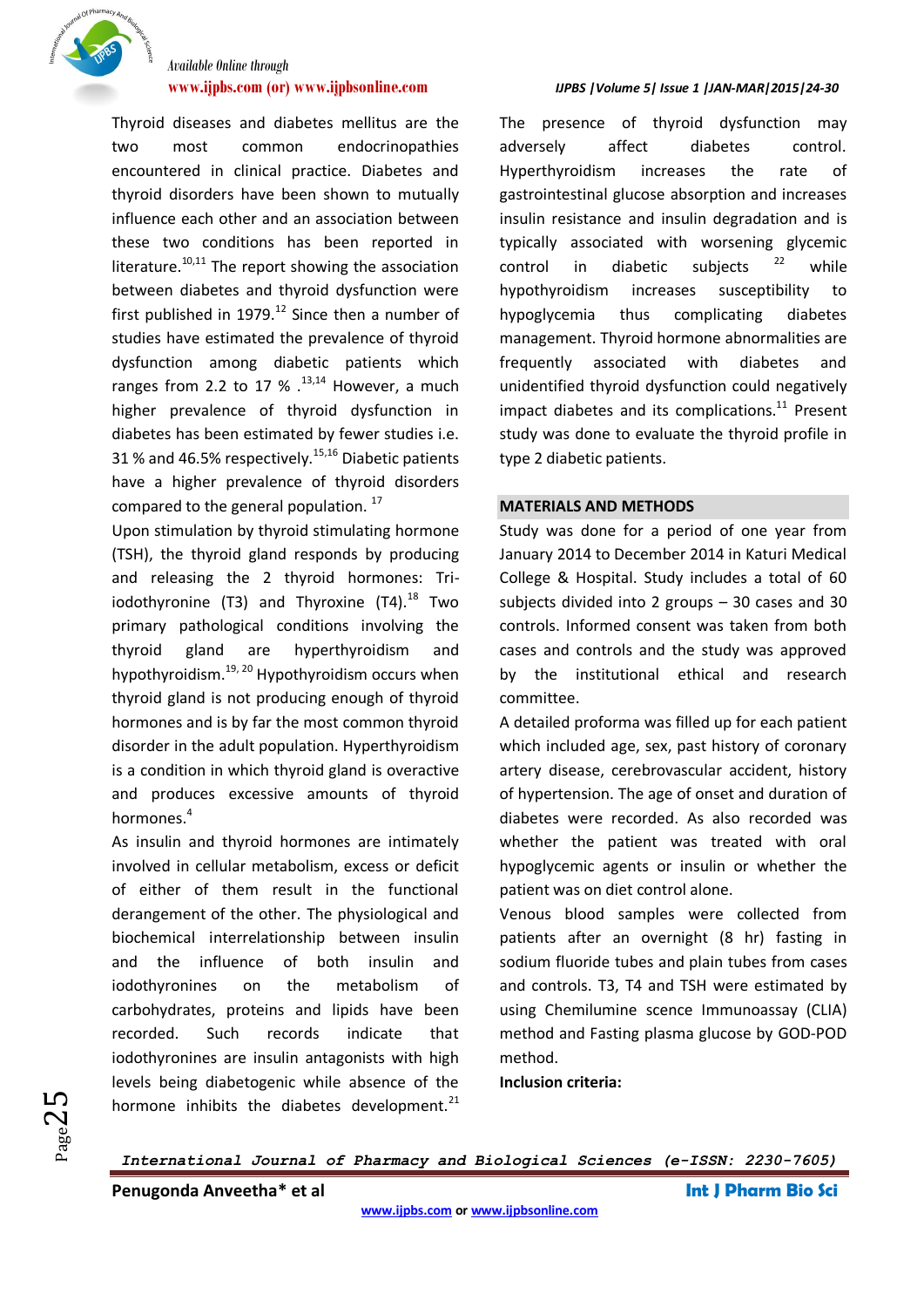

i) Cases: 30 Diagnosed type-2 diabetic patients of age 40 -60 yrs of both genders who are on treatment, with no known complications and no history of previous thyroid disease were included. ii) Controls: 30 age and sex matched normal healthy individuals without any history of diabetes and without known systemic disorders were included.

**Exclusion criteria:** Individuals with previous history of thyroid disease and on drugs that affect thyroid function, pregnancy, patients with diabetic complications.

Criteria used in the study for diagnosis of type 2 DM (According to American Diabetic Association) are 1) FBS (Fasting Blood Sugar)  $\geq$  126 mg/dl (7.0) mmol/L) or 2) Symptoms of diabetes plus RBS

### **www.ijpbs.com (or) www.ijpbsonline.com** *IJPBS |Volume 5| Issue 1 |JAN-MAR|2015|24-30*

(Random Blood Sugar)  $\geq$  200 mg/dl (11.1) mmol/L).

**Statistical analysis:** The results obtained and expressed in mean  $\pm$  SD. The comparison was done by student t test and statistical analysis of each parameter was done by SPSS statistical package version 15.0. p value < 0.05 was considered statistically significant.

### **RESULTS**

The present study was conducted on 60 subjects aged between 40-60 years. This Case control study has 30 diagnosed type 2 diabetic patients of both genders who were on treatment with no known complications and no history of previous thyroid disease.

|                 | <b>MALES</b> |    | <b>FEMALES MEAN AGES</b> |
|-----------------|--------------|----|--------------------------|
| <b>CASES</b>    | 18           | 12 | $42.97 + 4.12$           |
| <b>CONTROLS</b> | 13.          | 17 | $43.16 \pm 5.06$         |

| <b>Table 2: Test Parameters in both Cases and Controls</b> |                    |                                                |             |  |
|------------------------------------------------------------|--------------------|------------------------------------------------|-------------|--|
| <b>PARAMETER</b>                                           | <b>CASES</b>       | <b>CONTROLS</b>                                | P value     |  |
| FBS (mg/dl)                                                | $187.07 \pm 80.57$ | $98.10 \pm 16.55$                              | $< 0.0001*$ |  |
| $T3$ (ng/ml)                                               | $1.16 \pm 0.94$    | $1.45 \pm 0.35$                                | $< 0.0001*$ |  |
| $T4 \, (\mu g/d)$                                          | $7.63 \pm 3.92$    | $8.24 \pm 2.06$                                | $0.0023*$   |  |
| TSH (µIU/ml)                                               | $7.41 \pm 6.72$    | $2.57 \pm 1.82$<br>* 1 0.0 <del>0</del> 1 10 1 | $0.0048*$   |  |

\*p-value <0.05 significant.

*International Journal of Pharmacy and Biological Sciences (e-ISSN: 2230-7605)*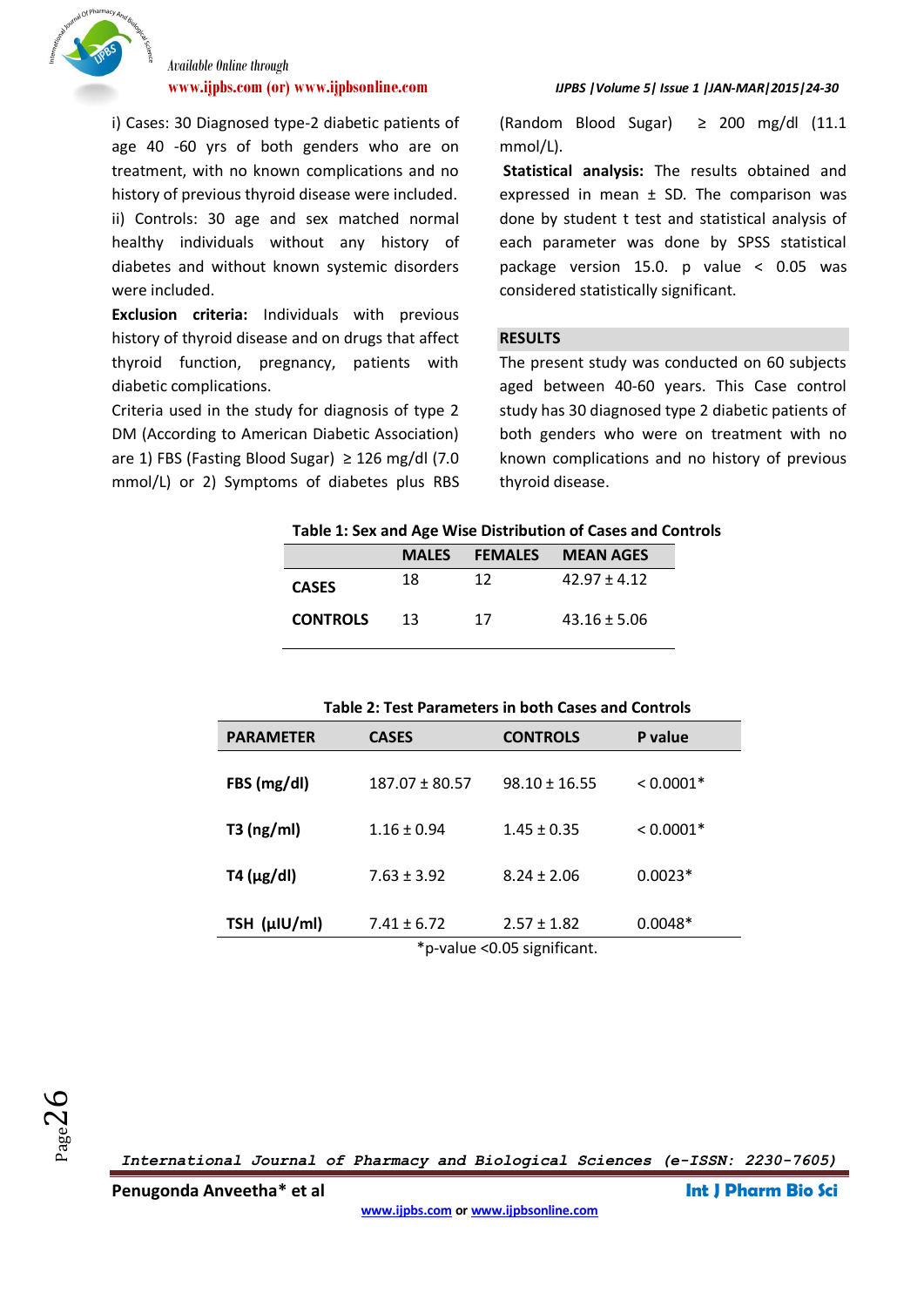









The levels of serum TSH and fasting blood sugar were significantly increased while serum T3 and T4 levels were significantly decreased in cases when compared to controls.

### **DISCUSSION**

Page $Z$  ,

Diabetes, a heterogenous endocrine metabolic disorder, is a leading cause of morbidity and mortality the world over. It has got worldwide distribution and its incidence is increasing day by day all over the world posing a major threat to the public health. $^{23}$  As a result of rapid urbanization and economic development, India will continue to have the largest number of diabetic subjects. $24$  Diabetes is commonly associated with altered thyroid function. Thyroid disorders are also very common endocrine disorders in the general population after diabetes. Hence it is common for an individual to be affected by both thyroid diseases and

*International Journal of Pharmacy and Biological Sciences (e-ISSN: 2230-7605)*

**Penugonda Anveetha\* et al Int J Pharm Bio Sci**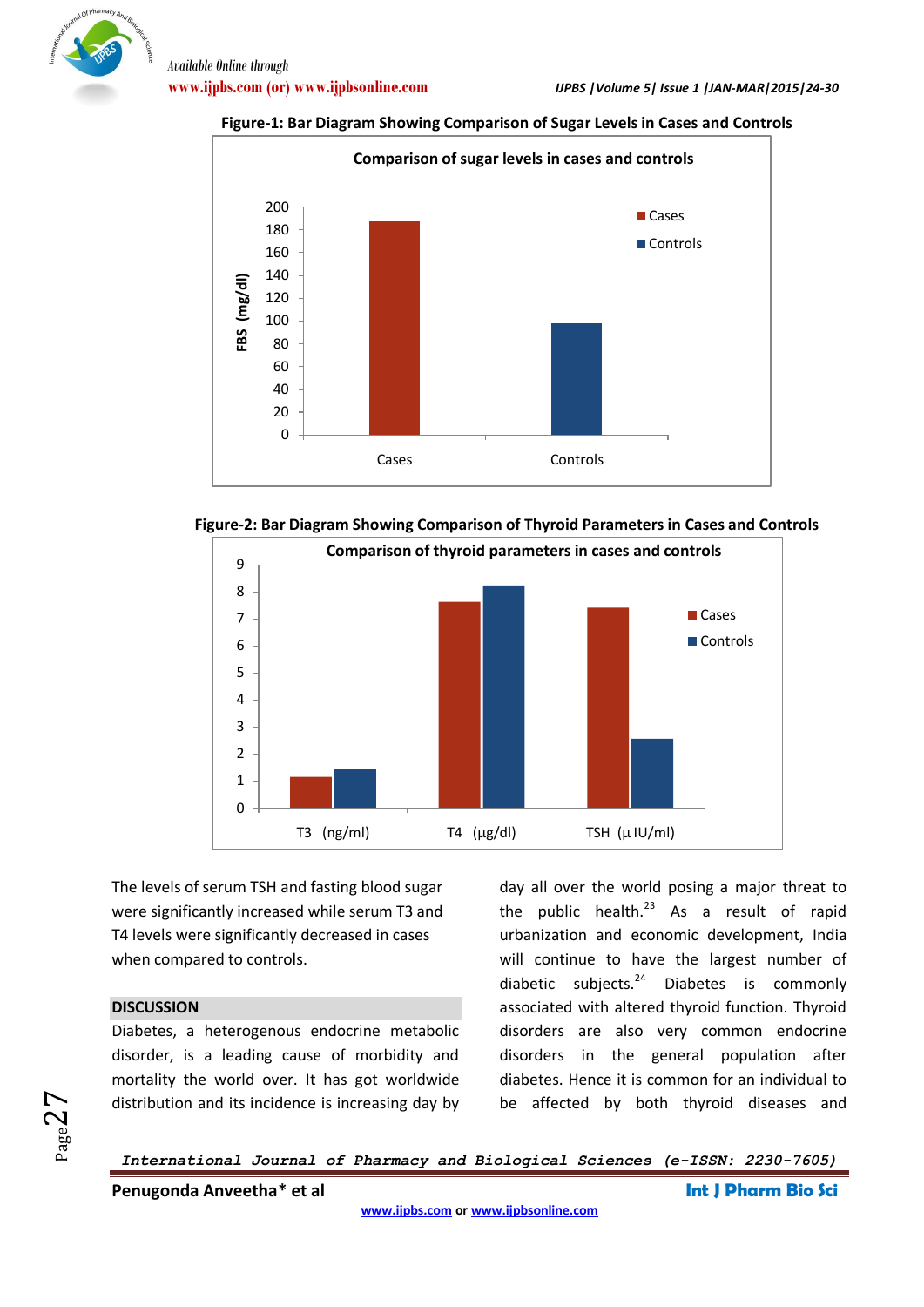

diabetes. $<sup>1</sup>$  The aim of the study is to evaluate the</sup> levels of serum T3, T4 & TSH and fasting blood sugar in type 2 diabetic patients. The present study includes 60 subjects of which 30 were known type 2 diabetic patients (cases) and 30 were normal healthy controls. The results of the present study showed that the levels of serum T3, T4 were significantly lower in diabetics while serum TSH was significantly higher in diabetics when compared to that of controls. This is in accordance with the studies of Vikram BV et al, $^6$ Gurjeet S et al, $^1$  and Shekhar CY et al.<sup>19</sup>

The fasting blood sugar level was significantly elevated in cases when compared to controls. This is in accordance with the studies of Priti S et al,<sup>25</sup> Samatha P et al,<sup>26</sup> and Reeta T et al.<sup>27</sup> Out of 30 diabetic subjects investigated in the present study, 16.7% i.e. 5 had hypothyroidism and 10% i.e. 3 had hyperthyroidism. Thus, a total of 26.7% diabetic patients showed thyroid dysfunction. Also, 6.7% i.e. 2 out of 30 controls had hypothyroidism. These observations show a high incidence of abnormal thyroid hormone levels in diabetics which is in accordance with studies of Vibha U et al $^{10}$  and Pasupathi P et al.<sup>28</sup>

The influence of endocrine and non-endocrine organs other than pancreas on diabetes is documented. Occasionally, other endocrine disorders such as altered thyroid hormone levels are found in diabetes. The presence of both high and low thyroid hormone levels in diabetics in this study may be due to modified Thyroid releasing hormone (TRH) synthesis and release and may depend on the glycemic status of diabetics. Glycemic status is influenced by insulin, which is known to modulate the levels of TRH and TSH. 13,29

In diabetes there are alterations in the hypothalamo-pituitary-thyroid axis. The major alterations include a reduction in the hypothalamic and plasma TRH, pituitary and plasma TSH and TSH secretion rate. Despite

### **www.ijpbs.com (or) www.ijpbsonline.com** *IJPBS |Volume 5| Issue 1 |JAN-MAR|2015|24-30*

normal peripheral TSH metabolism, response of TSH to TRH is also decreased. Production of T3 and T4 and iodide uptake by thyroid gland are diminished. There are also important structural changes in both thyroid and pituitary glands which are accompanied by marked alterations in their secretory activities. In addition to these, deiodination of T4 to T3 is decreased.<sup>28</sup>

Suzuki et al attributed the abnormal thyroid hormone levels found in diabetes to the presence of thyroid hormone binding inhibitor (THBI), an inhibitor of the extra thyroidal conversion enzyme (5'-deiodinase) of T4 to T3, and dysfunction of the hypothalamo-pituitary thyroid axis. These situations may prevail in diabetes and would be aggravated in poorly controlled diabetics. Stress, which is associated with diabetes, may also cause changes in the hypothalamus-anterior pituitary axis in these diabetics.<sup>30</sup>

### **CONCLUSION**

The present study demonstrates that the serum T3 and T4 levels were decreased while serum TSH level was increased in type 2 diabetics when compared to controls. There is a higher prevalence of abnormal thyroid hormone levels in type 2 diabetics. Presence of abnormal thyroid hormone levels in diabetics, if unrecognized, may be a primary cause of poor management often encountered in some treated diabetics. Hence there is need for the routine assay of thyroid hormones in diabetics which will help in the early detection and treatment of thyroid dysfunction. This helps improve the quality of life and reduce the morbidity rate in diabetic patients.

### **BIBLIOGRAPHY**

1. Gurjeet S, Vikas G, Anu Kumar S, Neeraj G. Evaluation of Thyroid Dysfunction Among type 2 diabetic Punjabi Population. Adv. Biores. 2011 December; 2(2):3-9.

 $_{\rm Page}$ 28

*International Journal of Pharmacy and Biological Sciences (e-ISSN: 2230-7605)*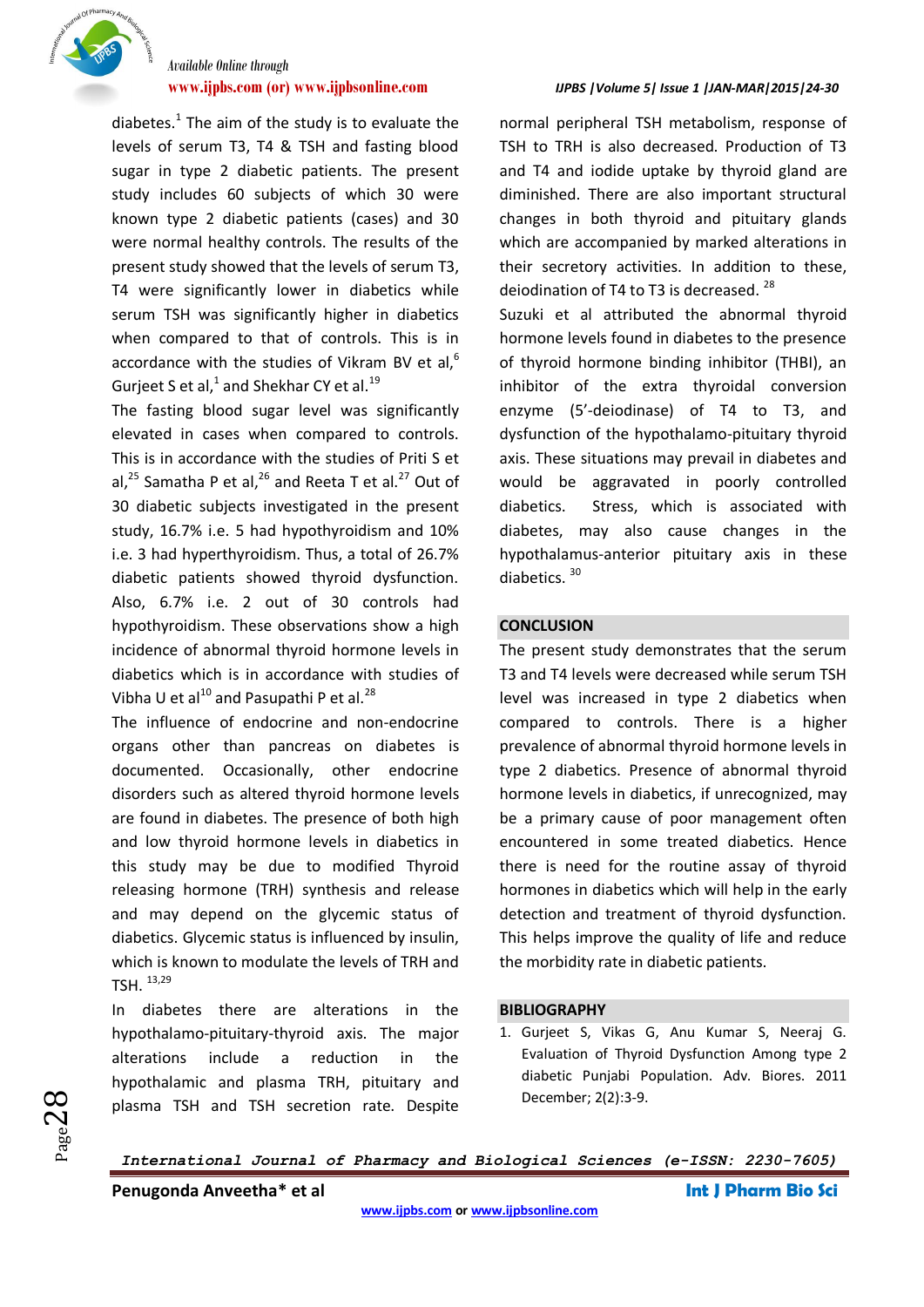

- 2. Faghilimnai S, Hashemipour M, Kelishadi B. Lipid profile of children with type 1 diabetes compared to controls: ARYA .J**.** 2006; 2(1): 36 -38.
- 3. Shonima V, Uma MI. Risk factor analysis and prevalence of microalbuminuria among type 2 Diabetes Mellitus Subjects: The need for screening and monitoring Microalbumin. ASIAN J.EXP.BIOL.SCI. 2010;1(3):652-659
- 4. Sachin B, Mahesh M, Sachin S, Vaishali G. Evaluation of Thyroid Hormones in Patients with Type II Diabetes Mellitus. Journal of Medical Education & Research. 2013 July-Dec; 3(2):33-39.
- 5. American diabetes association. Diagnosis and classification of diabetes mellitus. Diabetes care 2010;33: 562-569.
- 6. Vikram BV, Shubhangi AK, Krunal KT, Anu NG, Meenakshi K, Rajani RA. Thyroid Dysfunction In Patients With Type 2 Diabetes Mellitus At Tertiary Care Centre National Journal Of Medical Research. 2013 Oct – Dec ; 3(4): 377-380.
- 7. Wild S, Roglic G, Green A, Sicree R, King H. Global prevalence of diabetes. Diabetes Care.2004; 27:1047-1053.
- 8. Nicholas A. Type 2 diabetes mellitus and thyroid dysfunction: an intertwined duo. African Journal of Diabetes Medicine. 2014 November; 22(2):5-7.
- 9. Zimmat P, Albert KG, Shaw J. Global and societal implications of the diabetes epidemic. Nature 2001; 414 (6865): 782–7.
- 10. Vibha U, Chittranjan V, Gurdeep KB, Anil V, Basu DB. Thyroid Disorders in Patients of Type 2 Diabetes Mellitus Ind J Clin Biochem (Oct-Dec 2013) 28(4):336–341.
- 11.Hage M, Zantout MS, Azar ST. Thyroid disorders and diabetes mellitus. J Thyroid Res. 2011;2011: 439-463.
- 12. Feely J, Isles TE. Screening for thyroid dysfunction in diabetics.Br Med J 1979;1(6179):1678.
- 13. Perros P, Mc Crimmon RJ, Shaw G, Frier BM. Frequency of thyroid dysfunction in diabetics patients: value of annual screening. Diabet Med.1995; 12(7):622-627.
- 14. Smithson MJ. Screening for thyroid dysfunction in a community population of diabetic patients. Diabet Med.1998; 15(2):148-150.
- 15. Celani MF, Bonati ME, Stucci, N. Prevalence of abnormal thyrotropin concentrations measured by

### **www.ijpbs.com (or) www.ijpbsonline.com** *IJPBS |Volume 5| Issue 1 |JAN-MAR|2015|24-30*

a sensitive assay in patients with Type 2 diabetes mellitus. Diabete Res. 1994; 27(1):15-25.

- 16. Udoing CEJA, Udoh E, Etukudoh ME. Evaluation of thyroid function in diabetes mellitus in Calabar, Nigeria, Indian J. Clin. Biochem. 2007; 22:74-78.
- 17. Wu P. Thyroid disease and diabetes. Clin Diabetes 2000;18(1): 38-41.
- 18. Rajender S, Alaa JH, Ashok A. Thyroid Hormones in Male Reproduction and Fertility. The Open Reproductive Science Journal 2011; 3:98-104.
- 19. Shekhar CY, Alwin S, Biswajit M. Status of Thyroid Profile In Type-2 Diabetes Mellitus. Journal of Nobel Medical College 2012; 1(2):64-71.
- 20. Barzel US. Thyroid decrease after the sixth decade. Curr Ther Endocrinol metab 1997; 6 : 134-137.
- 21.Granner DK. Thyroid hormones. In: Murray RK, Granner DK,Mayes PA, Rodwell VW, editors. Harper's Biochemistry. 25thed. London: Prentice-Hall International Inc.; 2000. p. 533–8.
- 22.Johnson JL. Diabetes control in thyroid disease. Diabetes Spectr.2006;19:148–53.
- 23. Muhammad Shihabudheen K, Prasanth NV, Dilip C, Danisha P, Zainul A, Seena. Assessment of risk factors among type 2 diabetic populations in South Malabar region of Kerala. Arch. Appl. Sci. Res., 2010; 2 (4):313-323.
- 24. Dhananjayan R, Malati T, Brindha G, Vijay Kumar K. Association of family history of type 2 diabetes mellitus with markers of endothelial dysfunction in South Indian population. INDIAN J. BIOCHEM. BIOPHYS. 2013 April;50:93-98.
- 25. Priti S, Salman K, Rabindra Kumar M. Evolution of thyroid dysfunction among type-2 diabetic mid and far western Nepalese population. Journal of Coastal Life Medicine 2014; 2(11): 903-906.
- 26. Samatha P, Venkateswarlu M, Siva Prabodh V. Lipid Profile Levels in Type 2 Diabetes Mellitus from the Tribal Population of Adilabad in Andhra Pradesh, India. Journal of Clinical and Diagnostic Research. 2012 May; 6(4): 590-592.
- 27. Reeta T, Bindu SM, Smita M. Evaluation of Thyroid Dysfunction in Type II Diabetes Mellitus: A Case Control Study. International Journal of Current Medical And Applied Sciences. 2013; 1(1):16-20.
- 28. Pasupathi P, Bakthavathsalam G, Saravanan G, Sundaramoorthi R. Screening for Thyroid

*International Journal of Pharmacy and Biological Sciences (e-ISSN: 2230-7605)*

**Penugonda Anveetha\* et al Int J Pharm Bio Sci**